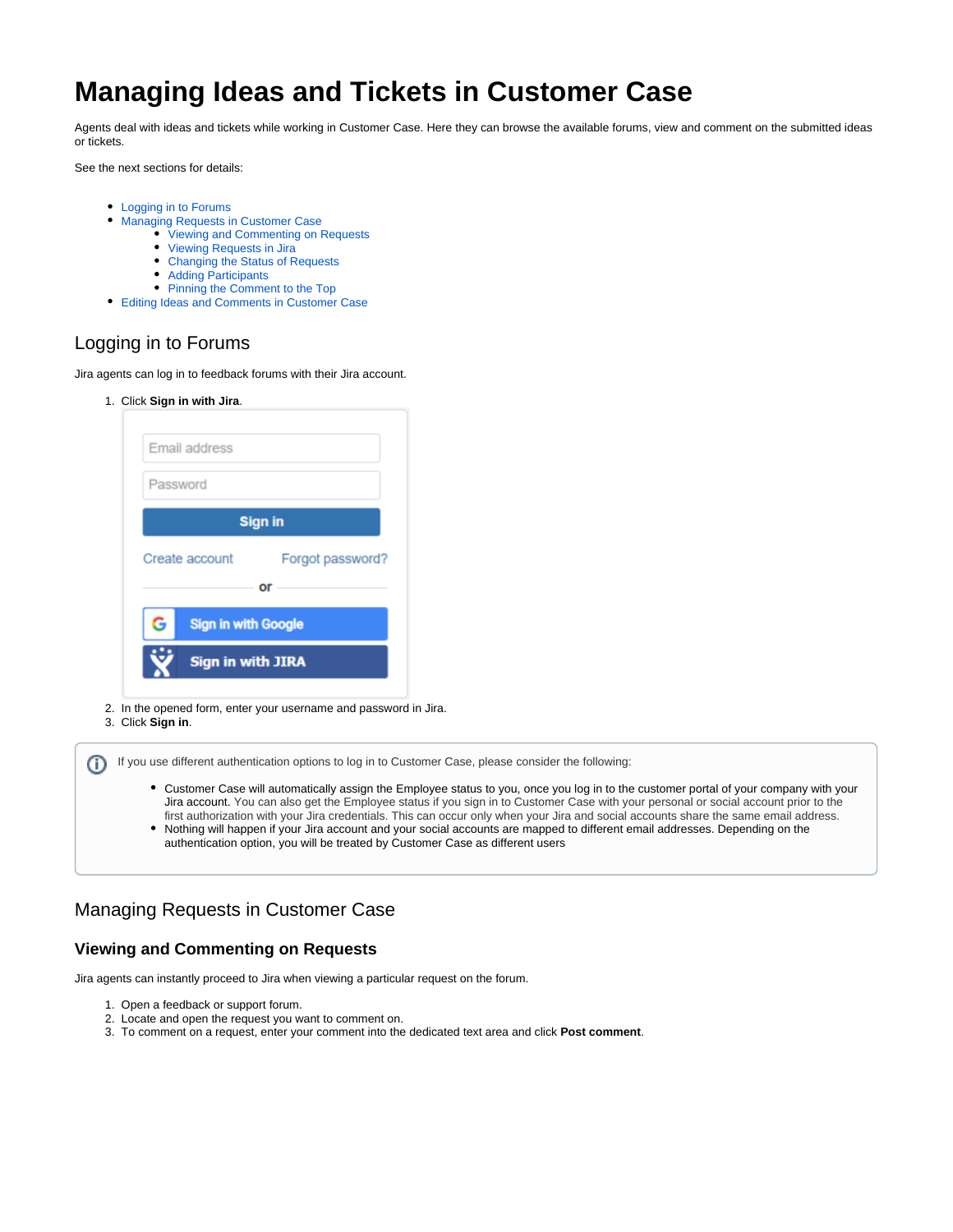4. To attach one or multiple files to your comment, click **Add attachment** and select files or drag files to the page. You can also insert images into comments by pasting them from the clipboard.

|                                                                                                                                                                                                                                                                                                                                                                                                                                                | $\sigma$ .<br>ത -<br>Search<br>Q                                                                                            |
|------------------------------------------------------------------------------------------------------------------------------------------------------------------------------------------------------------------------------------------------------------------------------------------------------------------------------------------------------------------------------------------------------------------------------------------------|-----------------------------------------------------------------------------------------------------------------------------|
| <b>Customer Case Forum</b><br>Forum for people wanting to improve Customer Case                                                                                                                                                                                                                                                                                                                                                                | Post a new idea                                                                                                             |
| Add a capability to moderate ideas in the dedicated section for<br>skipping spam items<br>Peter Jacobs [EMPLOYEE] · 28 November 2014 · Edit<br>4<br>To avoid issues with showing spam requests on the customer portal, there is a need to have the<br><b>Votes</b><br>moderation section listing all suspicious requests.<br>Detection of the suspicious requests can operate on the basis of keywords or connected spam filters.<br>1 comment | <b>心</b> Vote ● Unwatch<br>0.0.0<br>View in JIRA<br>STArva<br><b>IN PROGRESS</b><br><b>CATEGORY</b><br>Service Optimization |
| Vadim Rutkevich · Today 9:47 AM · Edit · Pin to top<br>Hi. team!<br>The issue is in progress for a month. When do you plan to release it?<br>Thanks.<br>Best Regards,<br>Vadim<br>Your comment                                                                                                                                                                                                                                                 |                                                                                                                             |
| Paragraph : B I U S A E ⊟ % E<br>Hi, All!<br>This functionality will be available soon. Just wait for a bit :)                                                                                                                                                                                                                                                                                                                                 |                                                                                                                             |
| <b>Post comment</b><br>Add attachment                                                                                                                                                                                                                                                                                                                                                                                                          |                                                                                                                             |

When you open requests that are assigned to other agents and add a reply, you can assign the request to yourself by checking the corresponding option:



#### <span id="page-1-0"></span>**Viewing Requests in Jira**

1. Open the request in Customer Case.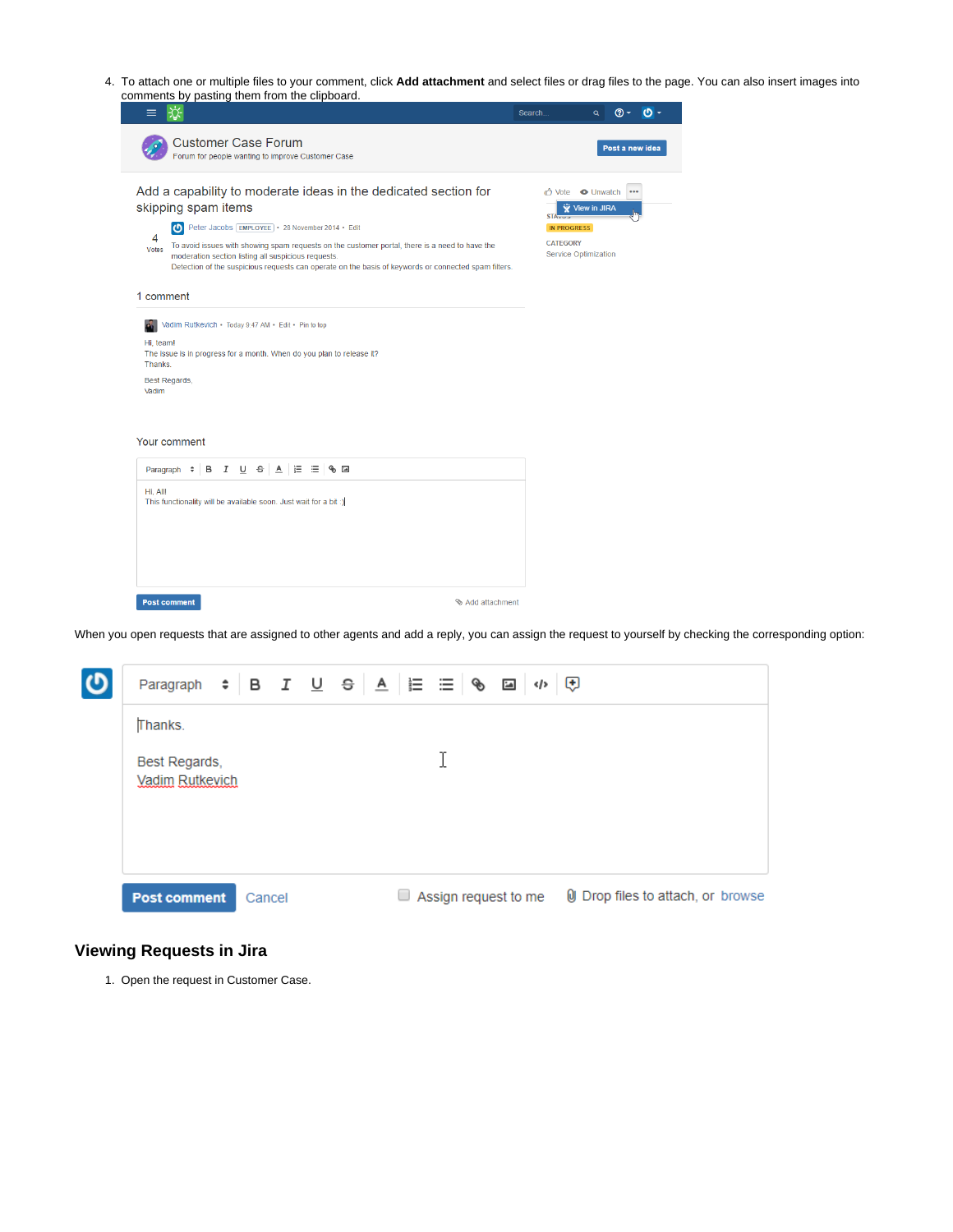|  |  |  |  | 2. Click the [] button and select View in Jira. You will transition to Jira. |  |
|--|--|--|--|------------------------------------------------------------------------------|--|
|  |  |  |  |                                                                              |  |

| $=$                                                                                                                                                                                                   | Search<br>$\omega$ -<br>$\sigma$<br>$\alpha$                                                                 |
|-------------------------------------------------------------------------------------------------------------------------------------------------------------------------------------------------------|--------------------------------------------------------------------------------------------------------------|
| Demo Product Forum<br>Share your feedback about Demo Product                                                                                                                                          | Post a new idea                                                                                              |
| Support for Confluence integration<br>Vadim Rutkevich [StiltSoft] [EMPLOYEE] • 01 April 2015 • Edit<br>$\boldsymbol{\sigma}$<br>0<br>Add support for Confluence integration.<br>Votes<br>Your comment | สำ Vote © Watch<br>000<br><b>Y</b> View in JIRA<br>519195<br>IN PROGRESS -<br><b>CATEGORY</b><br>Integration |
| Paragraph $\div$ <b>B</b> $I \cup \div$ $\div$ <b>A</b> $E \equiv \$                                                                                                                                  | <b>ACTIONS</b><br>Add participants                                                                           |
| U Drop files to attach, or browse<br><b>Post comment</b>                                                                                                                                              |                                                                                                              |

#### <span id="page-2-0"></span>**Changing the Status of Requests**

You can change the status of issues in projects that do not have [transition screens](https://confluence.atlassian.com/jirakb/map-a-screen-to-a-workflow-transition-in-jira-server-720634253.html) with the required fields. If the issue transition requires the O) definition of values in required fields, please perform this transition in Jira directly.1. Open the request in Customer Case. 2. In the **Status** box, select the status of the request.  $\odot$  - $\circ$  $\equiv$ S Search. Demo Product Forum Post a new ide Share your feedback about Demo Product Support for Confluence integration ♂ Vote © Watch ... Vadim Rutkevich [StiltSoft] [EMPLOYEE] • 01 April 2015 • Edit **STATUS**  $\Omega$ Add support for Confluence integration. IN PROGRESS . Votes CATE IN REVIEW Integ<sub>To DO</sub> Your comment **ACTI** All transitions Paragraph  $\div$  **B**  $I$  **U**  $\div$  **A**  $E \equiv \otimes$  **B**  $\phi$ Add participants Post comment U Drop files to attach, or browse

#### <span id="page-2-1"></span>**Adding Participants**

Customer Case allows you to add participants for the submitted feature and support requests. On support forums, both the author of the request and support agents can add participants to the existing requests, on feedback forums only support agents can do this.

All the added participants receive a notification with the information about the person who added them as participants and the request information. If the person does not have an account in Customer Case, he or she will be prompted to sign up for the service. When adding participants on forums with access restrictions, Customer Case validates whether the email of the participant satisfies the defined access restrictions of the forum or not. If not, the notification is sent to the specified email address but the corresponded warning is displayed to the person who adds participants.

Now the users can view all the support requests that they submitted and the requests which they were added as participants into.

- 1. In the right part of the screen, locate the **Add participants** link and click it.
- 2. Enter the email address of a person you want to add as a participant. Customer Case will automatically convert the specified string into the email address once you press the **Space, Enter,** or**, (Comma)** button.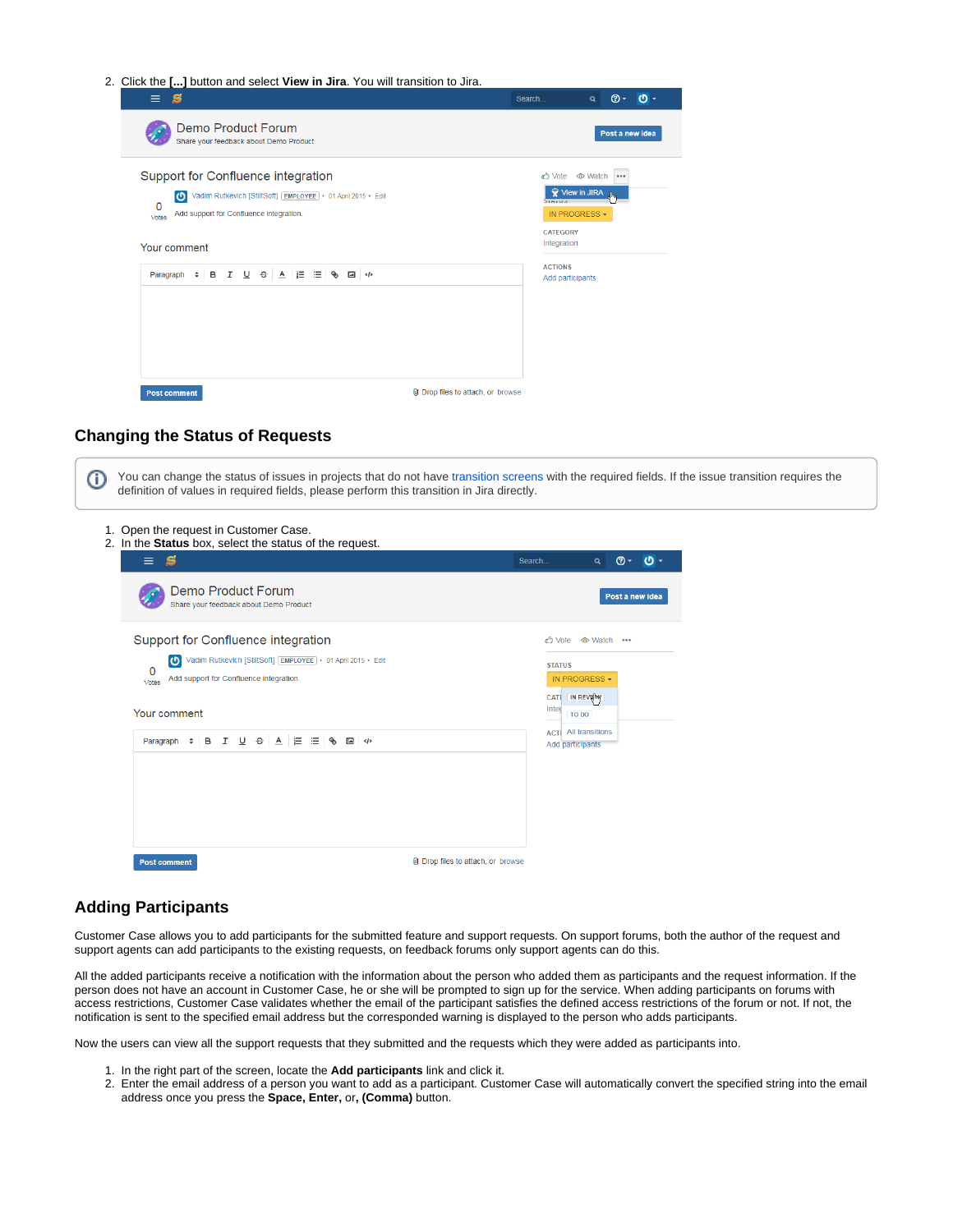| 3. Click Add once complete.                                                                                                                   |                                                                                                                                                                                             |                     |                 |               |
|-----------------------------------------------------------------------------------------------------------------------------------------------|---------------------------------------------------------------------------------------------------------------------------------------------------------------------------------------------|---------------------|-----------------|---------------|
| $\equiv$ $\bf{s}$                                                                                                                             | Search                                                                                                                                                                                      | $\alpha$            |                 | <b>ூ- மு-</b> |
| Demo Product Forum<br>Share your feedback about Demo Product                                                                                  |                                                                                                                                                                                             |                     | Post a new idea |               |
| Support for Confluence integration                                                                                                            |                                                                                                                                                                                             | สำ Vote © Watch ••• |                 |               |
| Vadim Rutkevich [StiltSoft] EMPLOYEE + 01 April 2015 + Edit<br>$\boldsymbol{\omega}$<br>0<br>Add support for Confluence integration.<br>Votes | <b>STATUS</b>                                                                                                                                                                               | IN PROGRESS -       |                 |               |
| Your comment                                                                                                                                  | <b>CATEGORY</b><br>Integration                                                                                                                                                              |                     |                 |               |
| Paragraph ≑ B I U S A E ⊟ S E →                                                                                                               | <b>ACTIONS</b>                                                                                                                                                                              | Add participants    |                 |               |
|                                                                                                                                               | To share this request with other people,<br>enter their email addresses. They will<br>receive notifications afterwards.<br>ruddick@mail.ru x<br>Istenfer@yahoo.com ×<br>gary.fisher@aol.com |                     |                 |               |
| U Drop files to attach, o<br><b>Post comment</b>                                                                                              | Cancel<br>Add<br>L                                                                                                                                                                          |                     |                 |               |

#### <span id="page-3-0"></span>**Pinning the Comment to the Top**

| This functionality is only available for feedback forums. |  |
|-----------------------------------------------------------|--|
|                                                           |  |

Sometimes you may find it necessary to pin some comment to the top of the comment list, so everyone who opens this idea can view the comment with actual information about it. It may be an official response from your team or a description of the solution or workaround that may help.

You can pin only one comment to the top of the list. If there is a comment already pinned to the top, you can either unpin it or pin another comment that will replace the current one. You can pin the comments of Jira agents and customers.

| 1. Open the idea.      | 2. Locate the comment you want to pin to the top of the list.                                                                                                                                                                                                 |                 |                                  |                 |     |
|------------------------|---------------------------------------------------------------------------------------------------------------------------------------------------------------------------------------------------------------------------------------------------------------|-----------------|----------------------------------|-----------------|-----|
| ≡                      |                                                                                                                                                                                                                                                               | Search          | Q                                | <u>ര</u> -      | ტ - |
|                        | <b>Customer Case Forum</b><br>Forum for people wanting to improve Customer Case                                                                                                                                                                               |                 |                                  | Post a new idea |     |
|                        | Add a capability to moderate ideas in the dedicated section for<br>skipping spam items                                                                                                                                                                        | <b>STATUS</b>   | to Vote <del>●</del> Unwatch ••• |                 |     |
|                        | Peter Jacobs EMPLOYEE . 28 November 2014 . Edit                                                                                                                                                                                                               |                 | <b>IN PROGRESS</b>               |                 |     |
| 4<br>Votes             | To avoid issues with showing spam requests on the customer portal, there is a need to have the<br>moderation section listing all suspicious requests.<br>Detection of the suspicious requests can operate on the basis of keywords or connected spam filters. | <b>CATEGORY</b> | <b>Service Optimization</b>      |                 |     |
| 2 comments             |                                                                                                                                                                                                                                                               |                 |                                  |                 |     |
|                        | Vadim Rutkevich · Today 9:47 AM · Edit · Pin to top                                                                                                                                                                                                           |                 |                                  |                 |     |
| Hi. team!<br>Thanks.   | The issue is in progress for a month. When do you plan to release it?                                                                                                                                                                                         |                 |                                  |                 |     |
| Best Regards,<br>Vadim |                                                                                                                                                                                                                                                               |                 |                                  |                 |     |
| ৩<br>Hi, All!          | O<br>Peter Jacobs EMPLOYEE . Today 9:57 AM . Edit . Pin to top                                                                                                                                                                                                |                 |                                  |                 |     |
|                        | This functionality will be available soon. Just wait for a bit                                                                                                                                                                                                |                 |                                  |                 |     |
| 3. Click Pin to top.   | 4. Confirm the action.<br>5. The Official answer section with the comment appears.                                                                                                                                                                            |                 |                                  |                 |     |

6. To unpin the comment, click **Unpin**.

If the thread of comments is too long, but you need to locate where the pinned comment was posted you can view the comment in its original context. Click **View original context**.